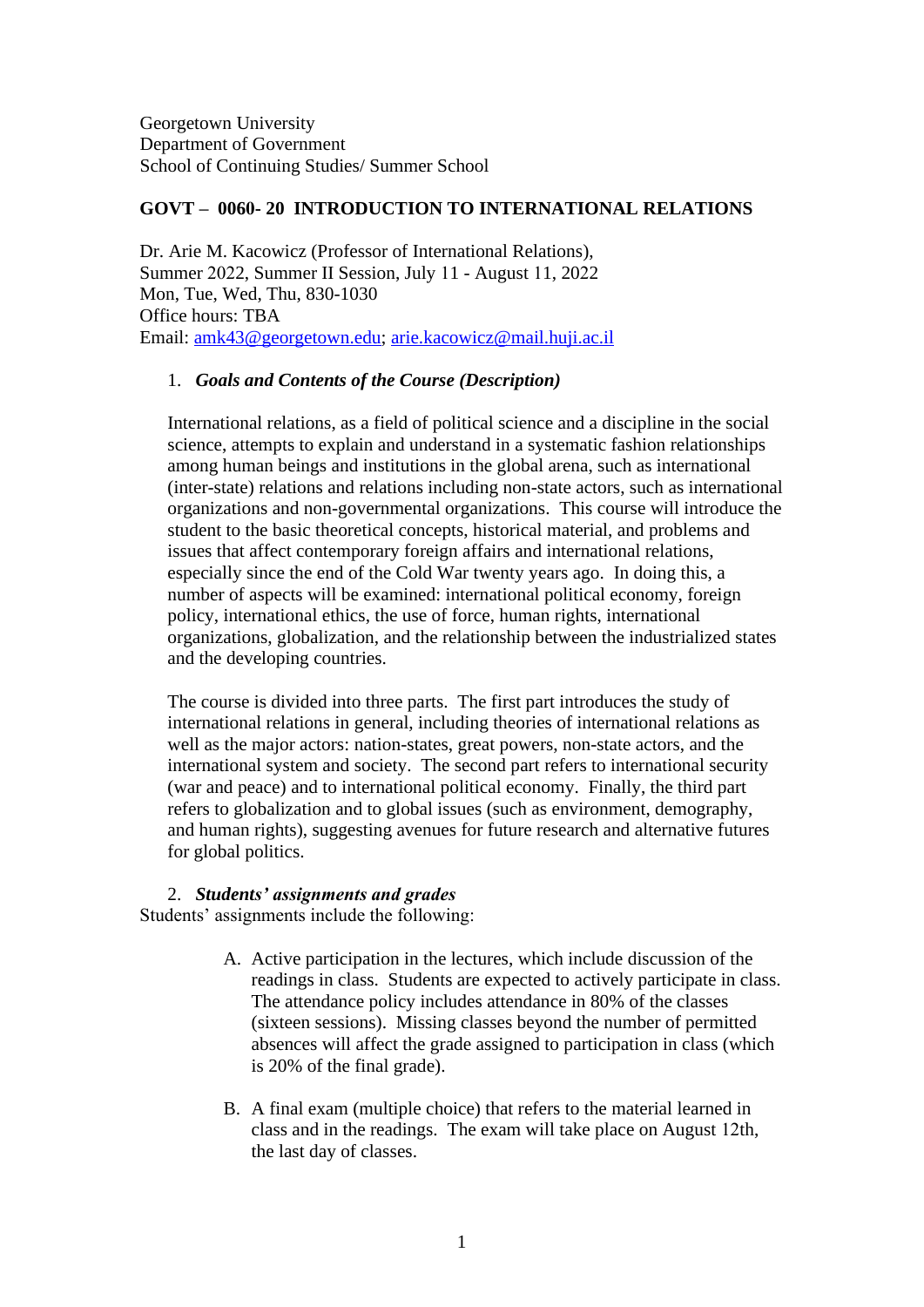The grade will be distributed as follows:

| 1. Participation in class | 20% |
|---------------------------|-----|
| 2. Final exam:            | 80% |

### 3. *Accommodation for students with disabilities*

Students with disabilities are strongly encouraged to contact the Academic Resource Center (ARC, Leavey Center, Suite 335; 202-687-8354; [arc@georgetown.edu\)](mailto:arc@georgetown.edu) before the start of classes to allow that office time to review their documentation and to make recommendations for appropriate accommodations, including note takers, books on tape, extended time on the final exam, interpreting services, and enlarged texts among others. The procedure for requesting an accommodation can be found online at ldss.georgetown.edu/procedure.cfm, and a list of possible accommodations can be found at ldss.Georgetown.edu/services.cfm.

For further information, please consult the following website: scs.Georgetown.edu/academic-affairs/students-with-disabilities

# 4. *The Georgetown University Honor Code and Honor System*

All students are required to abide by the Honor System regardless of whether or not they have been required to state or write it, or whether they are visiting students. The Honor System includes detailed provisions for investigating and adjudicating allegations of academic misconduct. The Honor Code and Honor System will be respected throughout the course, and especially at the time of the final exam (a multiple choice test).

For further information, please consult the following websites:

#### scs.georgetown.edu/academic-affairs/honor-code

http://gervaseprograms.georgetown.edu/honor/system/

# 5. *Textbooks*

The following textbooks should be available for purchase:

Daniel W. Drezner (2015), *Theories of International Politics and Zombies, Revived Edition*. Princeton, NJ: Princeton University Press. ISBN 978-0-691-163703 [\$16.95]

Charles Kegley Jr. and Greg A. Raymond (2014). *The Global Future: A Brief Introduction to World Politics*, 5<sup>th</sup> edition. Boston: Wabsworth. ISBN 13-978-0-495-89866-5 [\$167.40]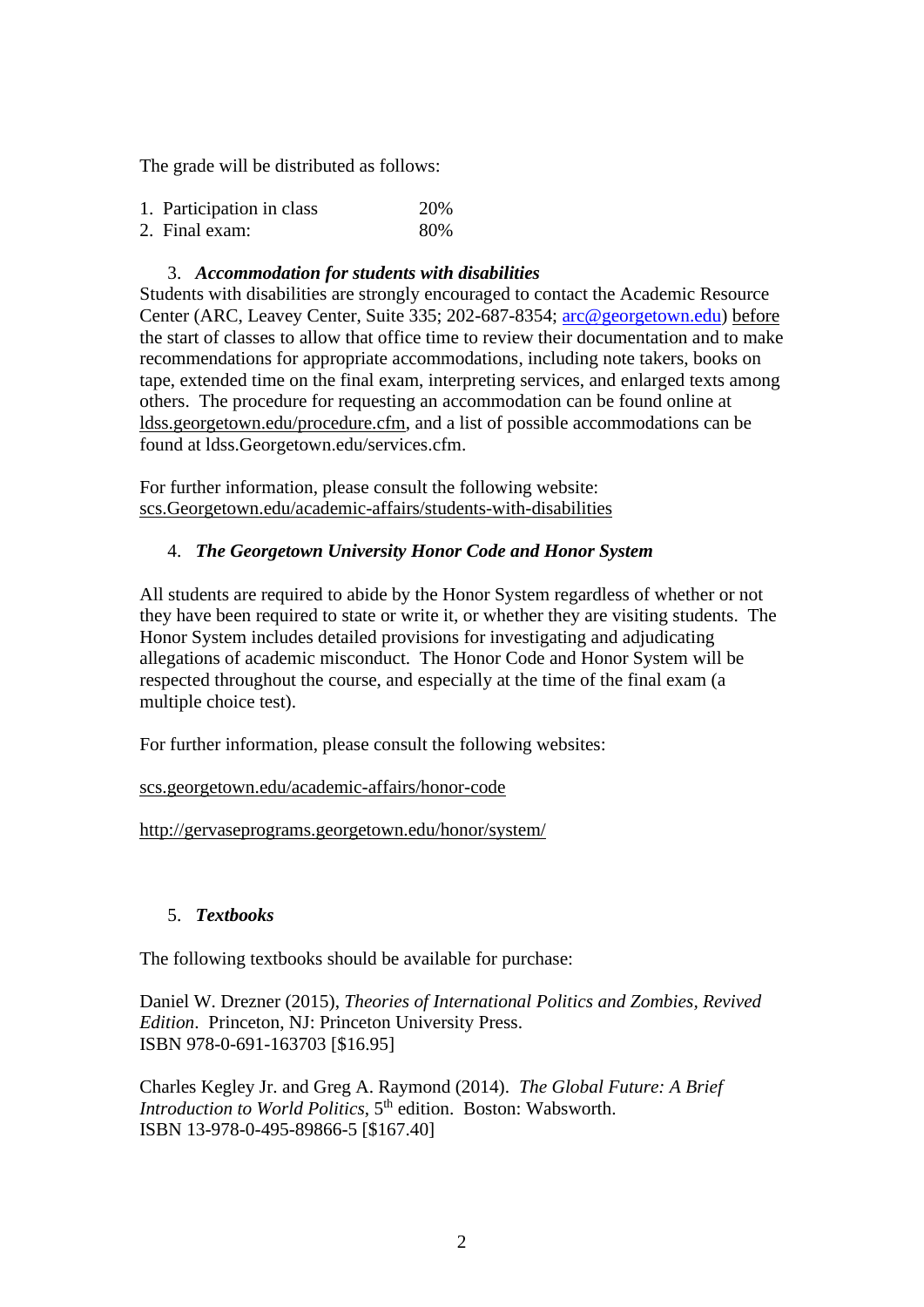Philip Williams, Donald M. Goldstein, and Jay M. Shafritz, (2006), *Classic Readings*  and Contemporary Debates in International Relations, 3<sup>rd</sup> edition (Nelson Education). ISBN 10-0534631894 [\$131.48]

### 6. *Lecture Topics and Schedule of Classes*

# A. Introduction, IR Theory and Actors in World Politics

- 1. Mon July 11: Introduction and levels of analysis
- 2. Tue July 12: Nation-states and great powers
- 3. Wed July 13: Non-state actors in international relations.
- 4. Thu July 14: Theories of world politics
- 5. Mon July 18: Power and influence in international relations
- 6. Tue July 19: The international system
- 7. Wed July 20: World order and international society
- 8. Thu July 21: Foreign policy and decision-making models
- 9. Mon July 25: Interdependence, cooperation, and international regimes

#### B. International Security and International Political Economy

| 10. | Tue | July 26:       | Causes of war                                   |
|-----|-----|----------------|-------------------------------------------------|
| 11. |     | Wed July 27:   | Causes of peace and peaceful change             |
| 12. |     | Thu $July 28:$ | Nuclear deterrence, arms control, and terrorism |
| 13. |     | Mon August 1:  | Regional security and the Third World           |
| 14. | Tue | August 2:      | IPE and the contemporary system                 |
| 15. | Wed | August 3:      | North-South relations                           |

# C. Globalization, Global Issues and the Future of World Politics

- 16. Thu Aug 4: Globalization and international relations
- 17. Mon Aug 8: Global issues: ecology and demography
- 18. Tue Aug 9: International ethics and human rights
- 19. Wed Aug 10: International relations after the Cold War
- 20. Thu Aug 11: Final exam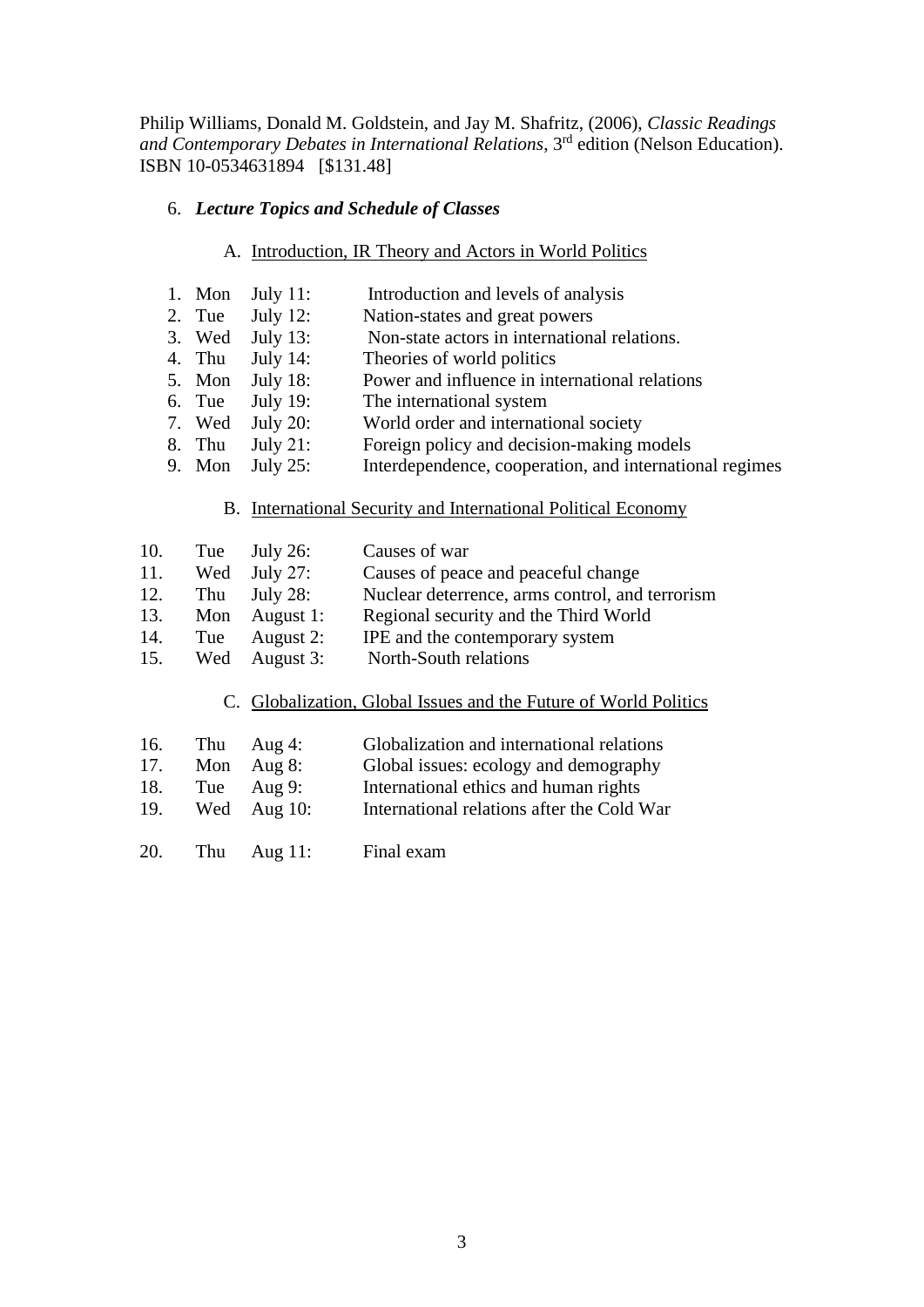# 7. *Reading List (Syllabus)*

### A. Introduction, IR Theory and Actors in World Politics

# 1. **Introduction and Levels of Analysis** (July 11)

Kegley and Raymond, *The Global Future*, Chapter 1: "Analyzing World Politics", pp. 3-24.

Daniel Drezner, *Theories of International Politics and Zombies*, pp. 1-32.

J. David Singer, "The Level-of-Analysis Problem in International Relations," in Williams et al., *Classic Readings*.

Joshua Busby, "What International Relations Tells Us About Covid-19," April 26, 2020. Retrieved from: https://www.e-ir.info/2020/04/26/what-international-relationstells-us-about-covid-19/.

### 2. **Nation-States and Great Powers** (July 12)

Kegley and Raymond, *The Global Future*, Chapter 3, "The Historical Setting of Contemporary World Politics," pp. 54-79

### 3. **Non-State Actors in International Relations** (July 13)

Kegley and Raymond, *The Global Future*, Chapter 5, "Global and Regional IGOs," pp. 106-132; Chapter 6, "NGOs, MNCs, and Other Non-State Actors," pp. 132-156.

Richard Mansbach, Yale Ferguson, and Donald Lampert, " Towards a New Conceptualization of Global Politics," in Williams et al., *Classic Readings*.

Michael N. Barnett and Martha Finnemore, "The Politics, Power, and Pathologies of International Organiztions", in Williams et al., *Classic Readings*.

Margaret E. Keck and Kathryn Sikkink, "Advocacy Networks in International Politics", in Williams et al., *Classic Readings*.

# 4. **Theories of World Politics** (July 14)

Kegley and Raymond, *The Global Future*, Chapter 2, "Theories of World Politics", pp. 25-53.

Drezner, *Theories of International Politics and Zombies*, pp. 33-76.

E. H. Carr, "The Realist Critique and the Limitations of Realism", in Williams et al., *Classic Readings*.

Woodrow Wilson, "The Fourteen Points", in Williams et al., *Classic Readings*.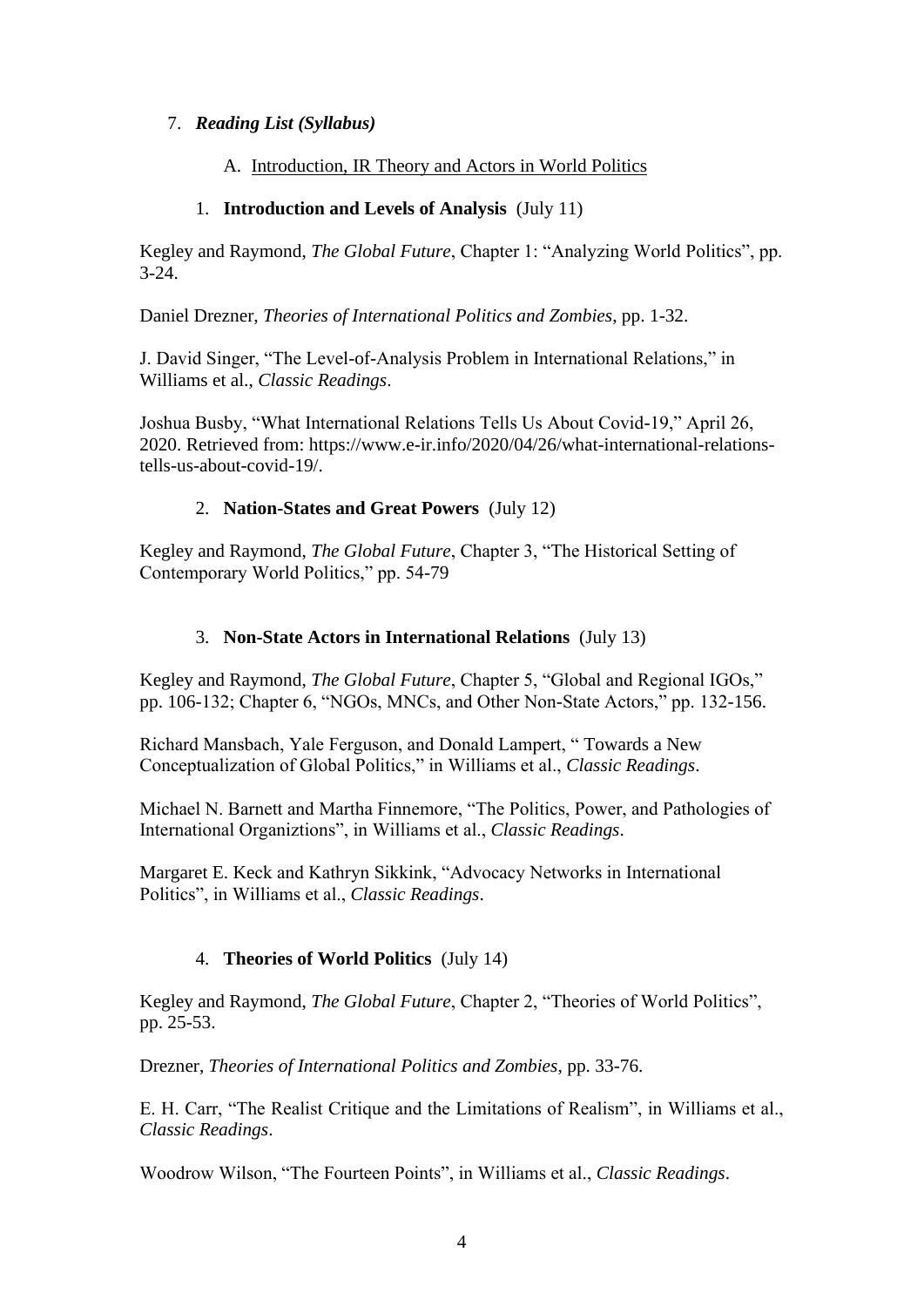Michael Doyle, "Kant's Perpetual Peace," in Williams et al., *Classic Readings*.

Stephen D. Krasner, "Two Alternative Perspectives: Marxism and Liberalism," in Williams et al., *Classic Readings*.

Alexander Wendt, "Anarchy is What States Make of It", in Williams et al., *Classic Readings*.

David A. Lake, Lisa L. Martin, and Thomas Risse (2021), "Challenges to the Liberal Order: Reflections on International Organization," *International Organization*75 (2): 225-257.

#### 5. **Power and Influence in International Relations** (July 18)

Kegley and Raymond, *The Global Future*, Chapter 8, "Military Power and the Use of Force", pp. 182-210.

Kalevi J. Holsti, "Power, Capability, and Influence in International Politics,"in Charles W. Kegley and Eugene R. Wittkopf, eds., *The Global Agenda: Issues and Perspectives*, 3rd edition (New York: Mc Graw-Hill, 1992), pp. 9-21.

Joseph S. Nye, Jr. (2004), *Soft Power: The Means to Success in World Politics* (New York: Public Affairs), Chapter 1, pp. 1-32

#### **6. The International System** (July 19)

Kegley and Raymond, *The Global Future,* Chapter 8, p. 188-194 [the balance of power]

Kenneth N. Waltz, "International Conflict and International Anarchy: The Third Image," in Williams et al., *Classic Readings*.

Kenneth N. Waltz, "The Stability of a Bipolar Word," in Williams et al., *Classic Readings*.

John Lewis Gaddis, "The Long Peace: Elements of Stability in the Postwar International System," in Williams et al., *Classic Readings*.

John J. Mearsheimer (2019), "Bound to Fail: The Rise and Fall of the Liberal International Order," *International Security* 43 (4): 7-50.

#### **7. World Order and International Society** (July 20)

Kegley and Raymond, *The Global Future*, Chapter 9: "International Law and Human Rights", pp. 211-240.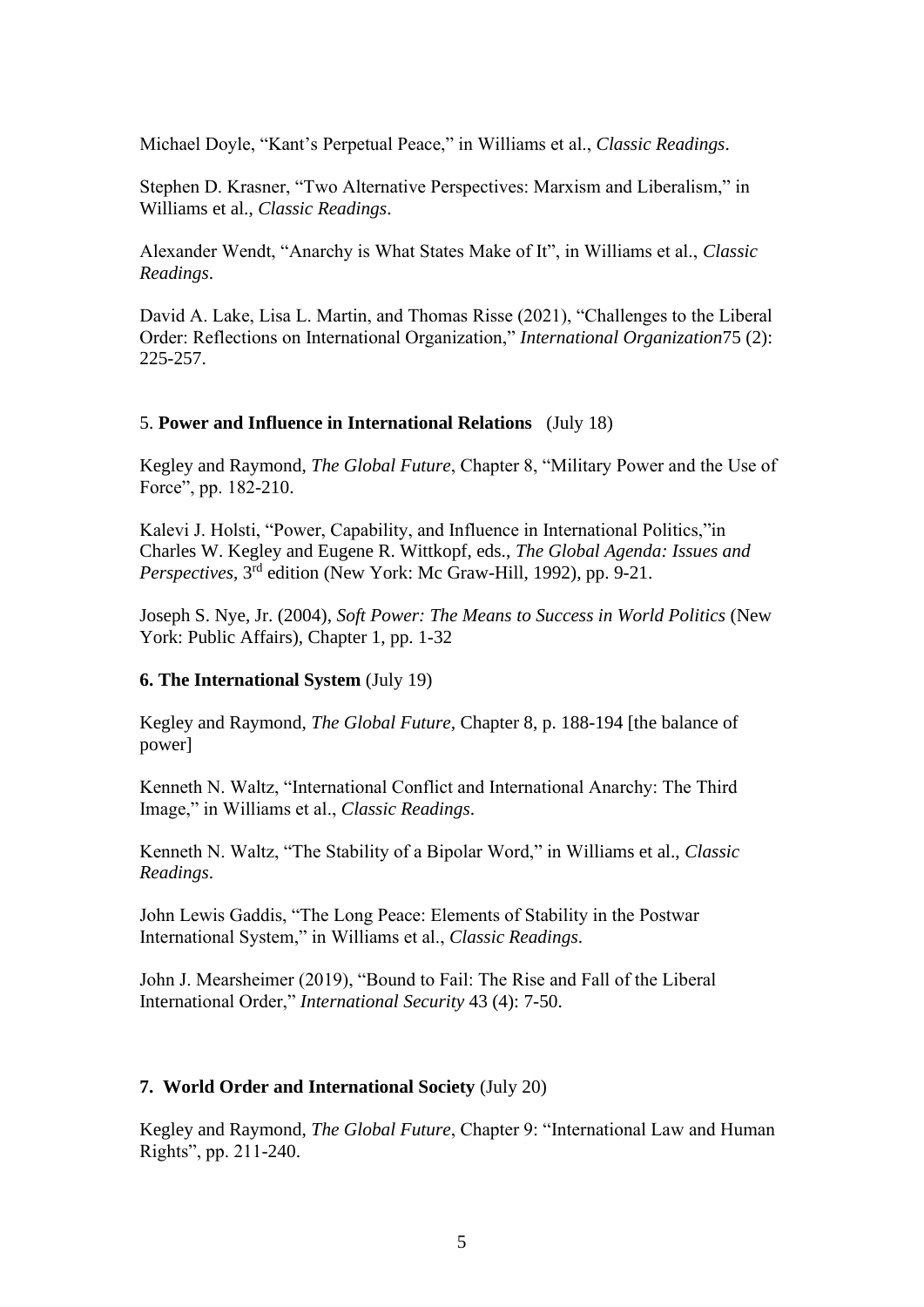Hedley Bull, "The Idea of International Society," in Williams et al., *Classic Readings*.

William D. Coplin, "International Law and Assumptions about the State System," in Williams et al., *Classic Readings*.

Arie M. Kacowicz, "After LIO? The Continuing Relevance of the International Society in a Post-Liberal World" (manuscript, 2022).

Arie M. Kacowicz (2012), "Global Governance, International Order, and World Order," in David Levi-Faur, ed., *Oxford Handbook of Governance* (Oxford: Oxford University Press).

Galia Press-Barnathan (2004), "The War in Iraq and International Order – From Bull to Bush," *International Studies Review* 6 (2): 195-212.

# 8. **Foreign Policy and Decision-Making Models** (July 21)

Kegley and Raymond, *The Global Future*, Chapter 4, "States and Foreign Policy Decision-Making", pp. 82-105.

Drezler, *Theories of International Relations*, pp. 77-107.

Ole R. Holsti, "Models of International Relations and Foreign Policy," in Williams et al., *Classic Readings*.

Graham T. Allison, "Conceptual Models and the Cuban Missile Crisis," in Williams et al., *Classic Readings*.

# 9. **Interdependence, Cooperation, and International Regimes** (July 25)

Robert O. Keohane and Joseph S. Nye, "The Characteristics of Complex Interdependence," in Williams et al., *Classic Readings*.

Kenneth Oye, "The Conditions for Cooperation in World Politics," in Robert J. Art and Robert Jervis, eds., *International Politics: Enduring Concepts and Contemporary Issues*, 3rd edition (New York: Harper Collins, 1992), pp. 36-50.

Robert O. Keohane, "Cooperation and International Regimes," in Williams et al., *Classic Readings*.

# B. International Security and International Political Economy

#### 10. **Causes of War** (July 26)

Kegley and Raymond, *The Global Future*, Chapter 7, "Patterns of Armed Conflict", pp. 158-181.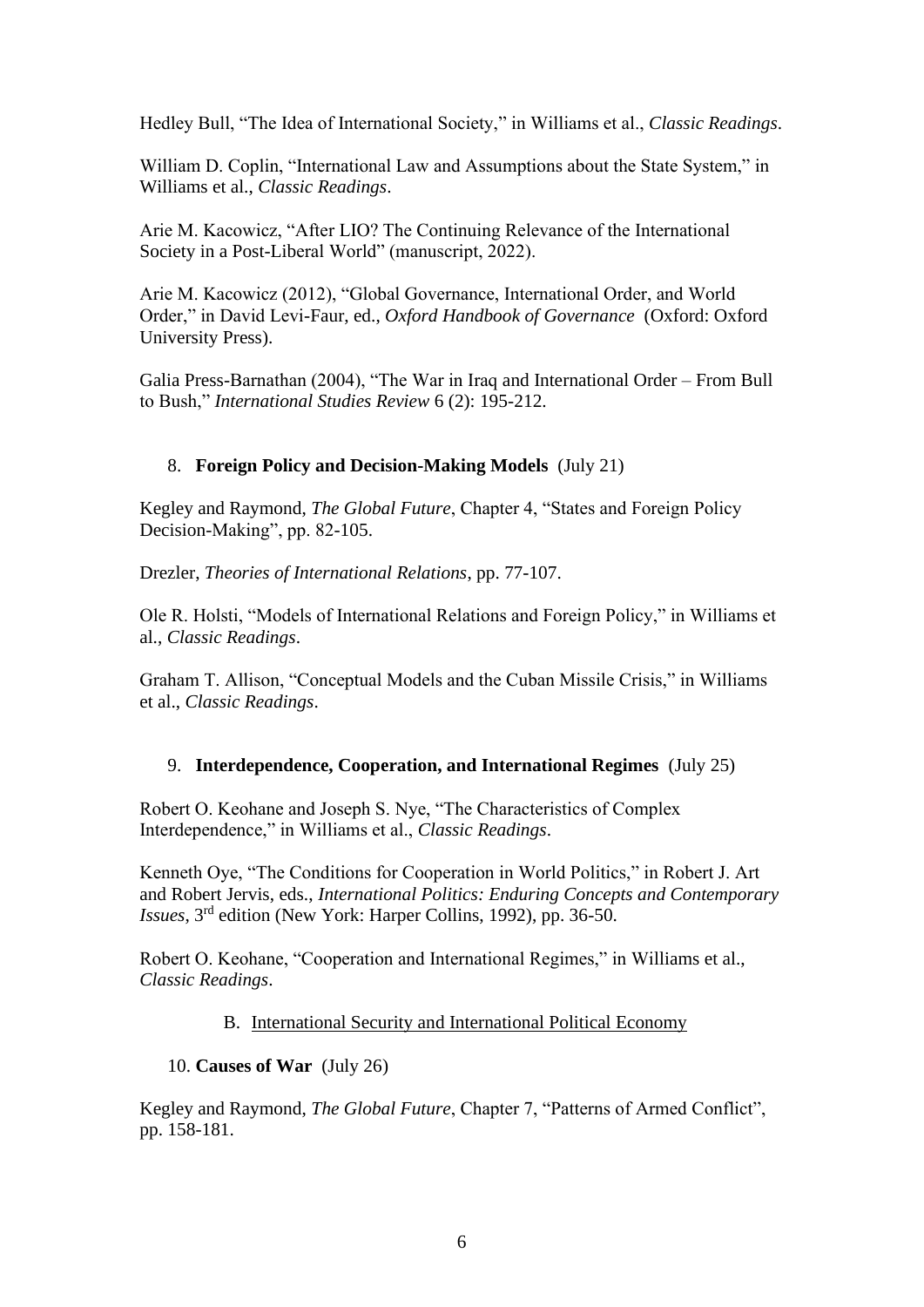Carl von Clausewitz, "War as an Instrument of Policy," in Williams et al., *Classic Readings*.

Robert Jervis, "War and Misperception," in Williams et al., *Classic Readings*.

Kenneth W. Waltz, "The Origins of War in Neorealist Theory," in Williams et al., *Classic Readings*.

Robert Gilpin, "The Theory of Hegemonic War," in Williams et al., *Classic Readings*.

# 11. **Causes of Peace and Peaceful Change** (July 27)

Arie M. Kacowicz, *Peaceful Territorial Change* (Columbia, SC: University of South Carolina Press, 1994), pp. 17-37.

Arie M. Kacowicz and Yaacov Bar-Siman-Tov, "Stable Peace: A Conceptual Framework," in Arie M. Kacowicz et al., eds., *Stable Peace among Nations* (Lanham, MD: Rowman and Littlefield, 2000), pp. 11-35.

Arie M. Kacowicz (2022), "Great Power Management, International Organizations, and the Promotion of Peaceful Change, 1815-2025," (Chapter draft).

### 12. **Nuclear Deterrence, Arms Control, and Terrorism** (July 28)

Kegley and Raymond, *The Global Future*, Chapter 8, pp. 194-204 ["The nuclear balance, limiting arms"]; Chapter 6, pp. 145-150 ["terrorism"].

Bernard Brodie, "Nuclear Weapons and Strategy," in Williams et al., *Classic Readings*.

Albert Wohlstetter, "The Delicate Balance of Terror," in Williams et al., *Classic Readings*.

Bruce Hoffman, "Terrorism Today and Tomorrow", in Williams et al., *Classic Readings*.

Robert Keohane, "The Globalization of Informal Violence," in Williams et al., *Classic Readings*.

# 13. **Regional Security and Third World** (August 1)

Mohammed Ayoob, *The Third World Security Predicament: State Making, Regional Conflict, and the International System* (Boulder, CO: Lynne Rienner, 1995), pp. 1-12.

Kalevi J. Holsti, *The State, War, and the State of War* (Cambridge: Cambridge University Press, 1996), Chapters 2, 6, 7, pp. 19-40; 99-149.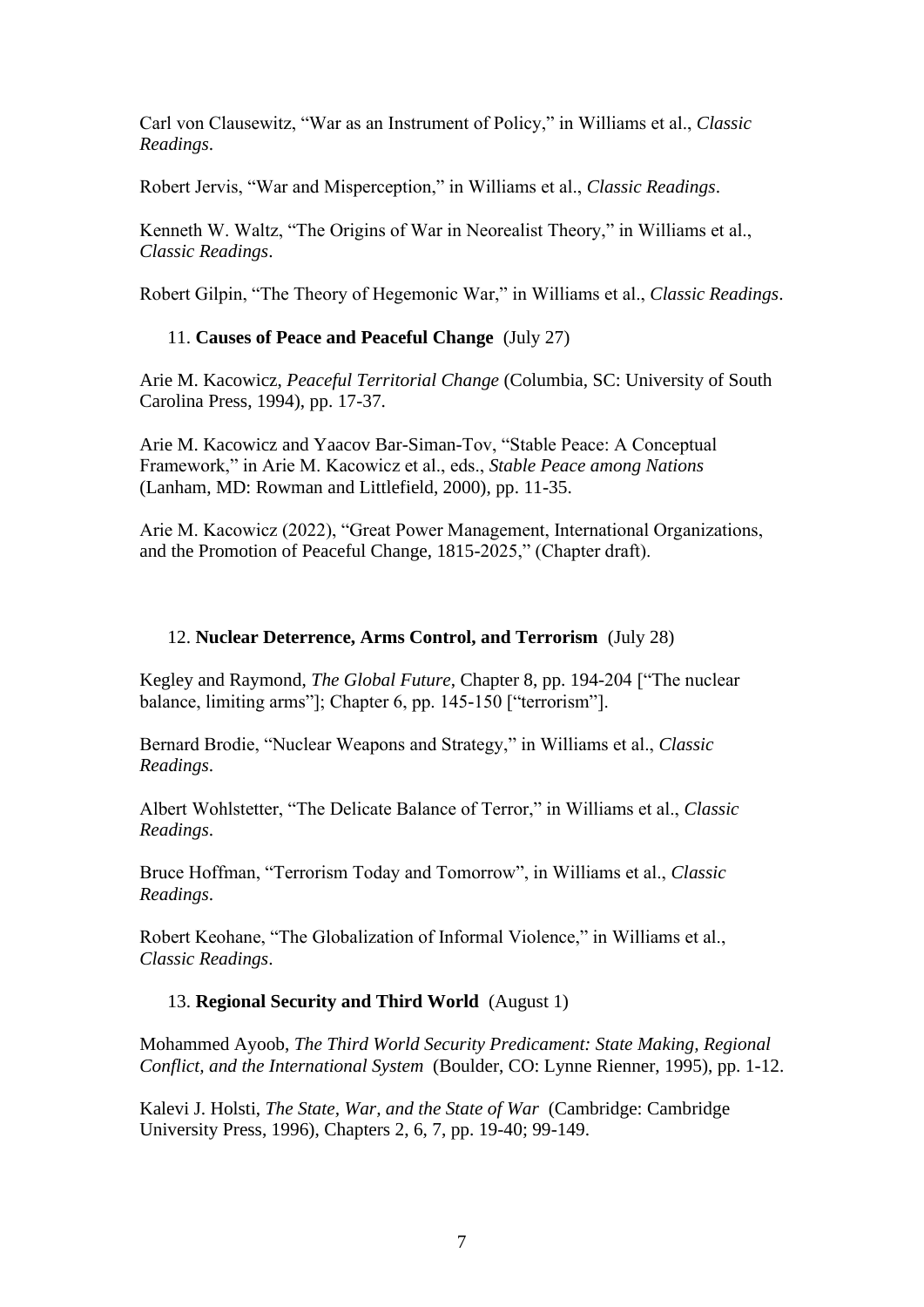### 14. **International Political Economy and the Contemporary System** (August 2)

Kegley and Raymond, *The Global Future*, Chapter 10, "The Globalization of Trade and Finance," pp. 242-270.

Robert Gilpin, *The Political Economy of International Relations* (Princeton, NJ: Princeton University Press, 1987), pp. 25-64.

### 15. **North-South Relations** (August 3)

Kegley and Raymond, *The Global Future*, Chapter 11, "The Political Economy of Global Poverty and Inequality," pp. 271-299.

Theotonio Dos Santos, "The Structure of Dependence," in Williams et al., *Classic Readings*.

# C. Globalization, Global Issues, and the Future of Global Politics

### 16. **Globalization and International Relations** (August 4)

Kegley and Raymond, *The Global Future*, Chapter 10, pp. 242-248 [defining globalization].

Arie M. Kacowicz, "Regionalization, Globalization, and Nationalism: Convergent, Divergent, or Overlapping?", *Alternatives*, Vol. 24, November/December 1999, pp. 527-556.

David Held, "The Globalization Debate," in Williams et al., *Classic Readings*.

Margaret E. Keck and Kathryn Sikkink, "Advocacy Networks in International Politics", in Williams et al., *Classic Readings*.

Arie M. Kacowicz and Andrea Oelsner (2022), "Explaining the Dynamics of the 21st Century World Order: A Multi-Level, Multi-Stakeholder Matrix of Global Governance" (paper draft).

# 17. **Global Issues: Ecology and Demography** (August 8)

Kegley and Raymond, *The Global Future*, Chapter 11, "Global Ecological Trends and the Transformation of World Politics," pp. 300-330.

Paul Wapner, "Politics Beyond the State: Environmental Activism and World Civic Politics," *World Politics*, Vol. 47. No. 3, April 1995, pp. 311-340.